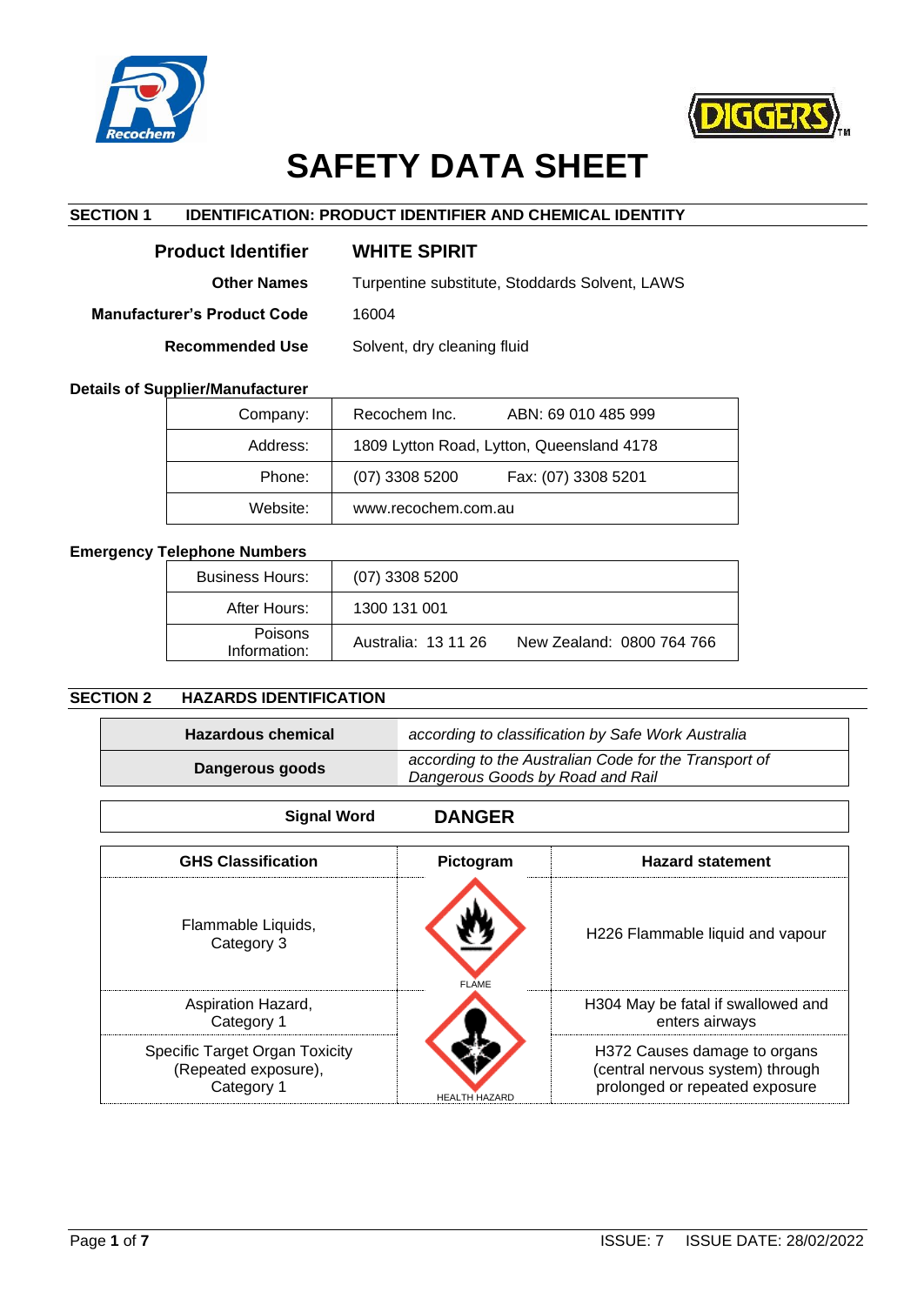# **Product: WHITE SPIRIT**

| Skin Corrosion/Irritation,<br>Category 2             |                         | <b>H315 Causes skin irritation</b>                      |
|------------------------------------------------------|-------------------------|---------------------------------------------------------|
| Specific Target Organ Toxicity<br>(Single exposure), |                         | H335 May cause respiratory irritation                   |
| Category 3                                           | <b>EXCLAMATION MARK</b> | H336 May cause drowsiness or<br>dizziness               |
| Chronic Aquatic Toxicity,<br>Category 2              | ENVIRONMENTAL HAZARD    | H411 Toxic to aquatic life with long<br>lasting effects |

# **Precautionary statements:**

| GENERAL             |                                                                                                   |
|---------------------|---------------------------------------------------------------------------------------------------|
| P <sub>101</sub>    | If medical advice is needed, have product container or label at hand                              |
| P <sub>102</sub>    | Keep out of reach of children                                                                     |
| P <sub>103</sub>    | Read label before use                                                                             |
| <b>PREVENTATIVE</b> |                                                                                                   |
| P <sub>210</sub>    | Keep away from heat, hot surfaces, sparks, open flames, and other ignition<br>sources. No smoking |
| P <sub>2</sub> 33   | Keep container tightly closed                                                                     |
| P <sub>240</sub>    | Ground and bond container and receiving equipment                                                 |
| P <sub>241</sub>    | Use explosion-proof electrical/ventilation/lighting equipment                                     |
| P <sub>242</sub>    | Use non-sparking tools                                                                            |
| P <sub>243</sub>    | Take action to prevent static discharge                                                           |
| P <sub>260</sub>    | Do not breathe mist/vapours/spray                                                                 |
| P <sub>261</sub>    | Avoid breathing mist/vapours/spray                                                                |
| P <sub>264</sub>    | Wash thoroughly after handling                                                                    |
| P270                | Do not eat, drink or smoke when using this product                                                |
| P271                | Use only outdoors or in a well-ventilated area                                                    |
| P273                | Avoid release to the environment                                                                  |
| P <sub>280</sub>    | Wear protective gloves/eye protection/face protection                                             |
| <b>RESPONSE</b>     |                                                                                                   |
| $P301 + P310$       | IF SWALLOWED: Immediately call a POISON CENTER or doctor/physician                                |
| $P302 + P352$       | IF ON SKIN: Wash with plenty of soap and water                                                    |
| P303 + P361 +       | IF ON SKIN (or hair): Take off immediately all contaminated clothing. Rinse                       |
| P353                | skin with water/shower                                                                            |
| $P304 + P340$       | IF INHALED: Remove person to fresh air and keep comfortable for breathing                         |
| P312                | Call a POISON CENTER or doctor/physician if you feel unwell                                       |
| P314                | Get medical advice/attention if you feel unwell                                                   |
| P331                | Do NOT induce vomiting                                                                            |
| P332 + P313         | If skin irritation occurs: Get medical advice/attention                                           |
| P362 + P364         | Take off contaminated clothing and wash it before reuse                                           |
| P370 + P378         | In case of fire: Use foam/water spray/fog to extinguish                                           |
| P391                | Collect spillage                                                                                  |
| <b>STORAGE</b>      |                                                                                                   |
| P403 + P233         | Store in a well-ventilated place. Keep container tightly closed                                   |
| P403 + P235         | Store in a well-ventilated place. Keep cool                                                       |
| P405                | Store locked up                                                                                   |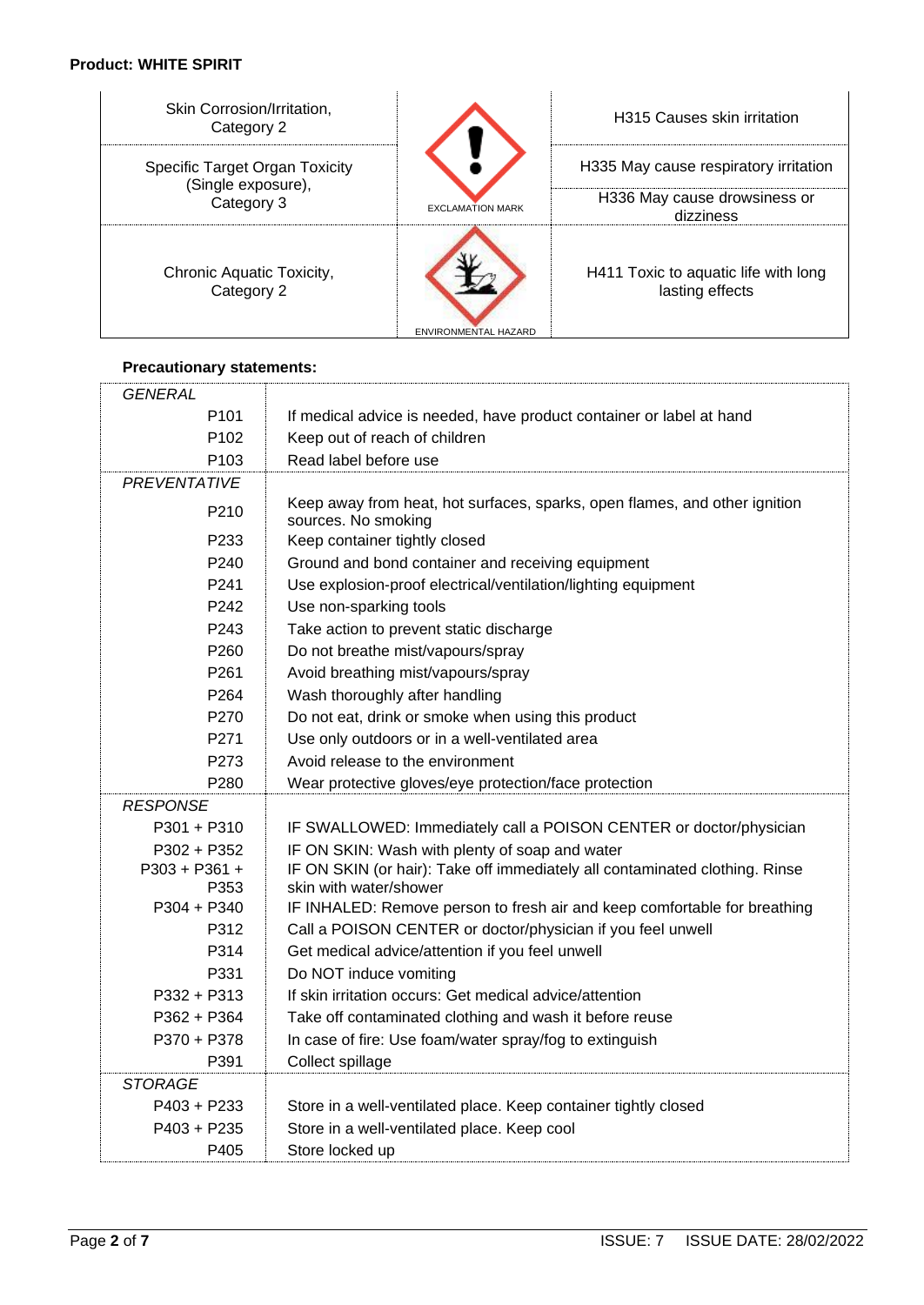*DISPOSAL*

P501 Dispose of contents/container in accordance with local regulations

# **SECTION 3 COMPOSITION AND INFORMATION ON INGREDIENTS**

## **Ingredients Names and Proportions**

| <b>Chemical Entity</b>                                                       | <b>CAS Number</b> | Proportion (%) |
|------------------------------------------------------------------------------|-------------------|----------------|
| Naphtha (petroleum), hydrodesulphurized heavy<br>(Low Aromatic White Spirit) | 64742-82-1        | 100            |
| With components:                                                             |                   |                |
| 1,2,4-Trimethylbenzene                                                       | $95-63-6$         | < 10           |
| 1,3,5-Trimethylbenzene                                                       | 108-67-8          | < 10           |
| Xylene, Mixed Isomers<br>1330-20-7<br>< 10                                   |                   |                |
| Note – contains $< 0.1\%$ benzene                                            |                   |                |

# **SECTION 4 FIRST AID MEASURES**

# **Description of necessary first aid measures**

| Inhalation:   | Keep victim calm and remove to fresh air if safe to do so. If rapid recovery        |
|---------------|-------------------------------------------------------------------------------------|
|               | does not occur, transport to nearest medical facility for additional treatment.     |
| Skin Contact: | If skin contact occurs, remove contaminated clothing and wash skin                  |
|               | thoroughly with water and follow by washing with soap if available.                 |
|               | If in eyes, hold eyes open, flood with water for at least 15 minutes. If irritation |
| Eye Contact:  | persists seek medical attention.                                                    |
|               | If swallowed, do NOT induce vomiting. Transport to nearest medical facility         |
| Ingestion:    | for additional treatment. If vomiting occurs spontaneously, keep head below         |
|               | hips to prevent aspiration.                                                         |

## **Symptoms caused by exposure**

| Inhalation: | Breathing of high vapour concentrations may cause central nervous system<br>depression resulting in dizziness, light-headedness, headache, nausea and<br>loss of coordination. Continuous inhalation may result in unconsciousness and<br>death. |
|-------------|--------------------------------------------------------------------------------------------------------------------------------------------------------------------------------------------------------------------------------------------------|
| Skin:       | May include redness and cracking.                                                                                                                                                                                                                |
| Eye:        | May include redness and swelling.                                                                                                                                                                                                                |
| Ingestion:  | May include headache, nausea, coughing and shortness of breath.                                                                                                                                                                                  |

#### **Medical attention and special treatment**

Treat symptomatically.

# **SECTION 5 FIRE FIGHTING MEASURES**

#### **Suitable extinguishing equipment**

Foam, water spray or fog, dry chemical powder or carbon dioxide. Do not use water in a jet.

#### **Specific hazards arising from the chemical**

Carbon monoxide may be evolved if incomplete combustion occurs. Will float and can be reignited on surface water. Vapour is heavier than air, can spread along ground and distant ignition is possible.

## **Special protective equipment and precautions for fire fighters**

Wear full protective clothing and self-contained breathing apparatus. Hazchem code 3Y.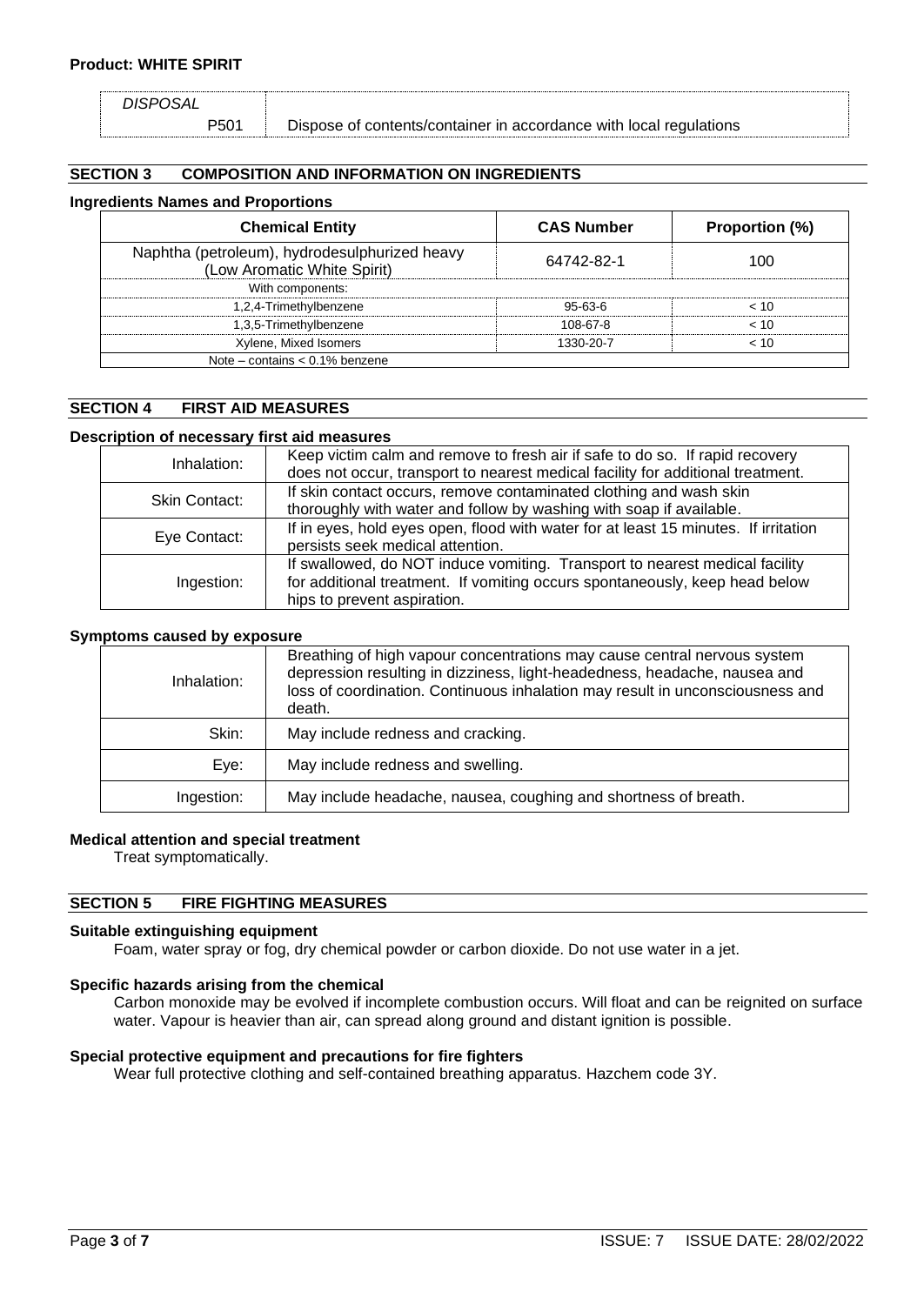# **SECTION 6 ACCIDENTAL RELEASE MEASURES**

## **Personal precautions, protective equipment and emergency procedures**

Avoid contact with spilled or released material. Shut off leaks, if possible without personal risks. Isolate hazard area and deny entry to unnecessary or unprotected personnel. Remove all sources of ignition in the surrounding area. Take precautionary measure against static discharge. Ensure electrical continuity by bonding and earthing all equipment.

#### **Environmental precautions**

Use appropriate containment to avoid environmental contamination. Prevent from spreading and entering waterway using sand, earth or other appropriate barriers. Attempt to disperse the vapour or to direct its flow to a safe location for example by using fog sprays. Ventilate contaminated area thoroughly.

#### **Methods and materials for containment and cleaning up**

For small spills (< 1 drum), transfer by mechanical means to a labelled, sealable container for product recovery or safe disposal. Allow any residues to evaporate or use an appropriate absorbent material and dispose of safely.

For larger spills (> 1 drum), transfer by means such as a vacuum truck to a salvage tank for recovery or disposal. Do not flush residues with water. Retain as contaminated waste. Allow any residues to evaporate or use an appropriate absorbent material and dispose of safely.

## **SECTION 7 HANDLING AND STORAGE**

#### **Precautions for safe handling**

Flammable product. Avoid breathing vapours. Handle and open containers with care in a well-ventilated area. Ensure that the workplace is ventilated such that the Occupational Exposure limit is not exceeded. Avoid contact with skin, eyes and clothing. Wash thoroughly after handling. Do not eat, drink or smoke in contaminated areas. Electrostatic charges may be generated during transfer. Electrostatic discharge may cause fire. Ensure electrical continuity by earthing all equipment. Flameproof equipment necessary in area where chemical is being used. Vapours may accumulate in low or confined areas.

#### **Conditions for safe storage, including any incompatibilities**

Bulk storage tanks should be bunded. Store in a well-ventilated area, away from sunlight, ignition sources and other sources of heat. Do not store near strong oxidants.

# **SECTION 8 EXPOSURE CONTROLS AND PERSONAL PROTECTION**

#### **Exposure control measures**

In the absence of data from National Occupational Health & Safety Commission (NOHSC) Worksafe Australia use -

Mineral Spirits 150-200 HSPA: 350mg/m³ TWA (8hr)

#### **Biological monitoring**

No biological limit allocated.

#### **Engineering controls**

Ensure that adequate ventilation is provided. Maintain air concentrations below recommended exposure standards. Avoid generating and inhaling mists and vapours. Keep containers closed when not in use.

| Eye and face protection: | Wear safety goggles.                                                                                                                                                                                                                                                                                                                                                                               |
|--------------------------|----------------------------------------------------------------------------------------------------------------------------------------------------------------------------------------------------------------------------------------------------------------------------------------------------------------------------------------------------------------------------------------------------|
| Skin protection:         | Use solvent resistant gloves, nitrile for longer term protection or PVC and<br>neoprene for incidental splashes.                                                                                                                                                                                                                                                                                   |
| Respiratory protection:  | If work practices do not maintain airborne level below the exposure<br>standard, use appropriate respiratory protection equipment. When using<br>respirators, select an appropriate combination of mask and filter. Select a<br>filter for organic gases and vapours (boiling point > 65°C). Respirators<br>should comply with AS1716 or an equivalent approved by a state/territory<br>authority. |
| Thermal hazards:         | Not applicable.                                                                                                                                                                                                                                                                                                                                                                                    |

#### **Individual protection measures**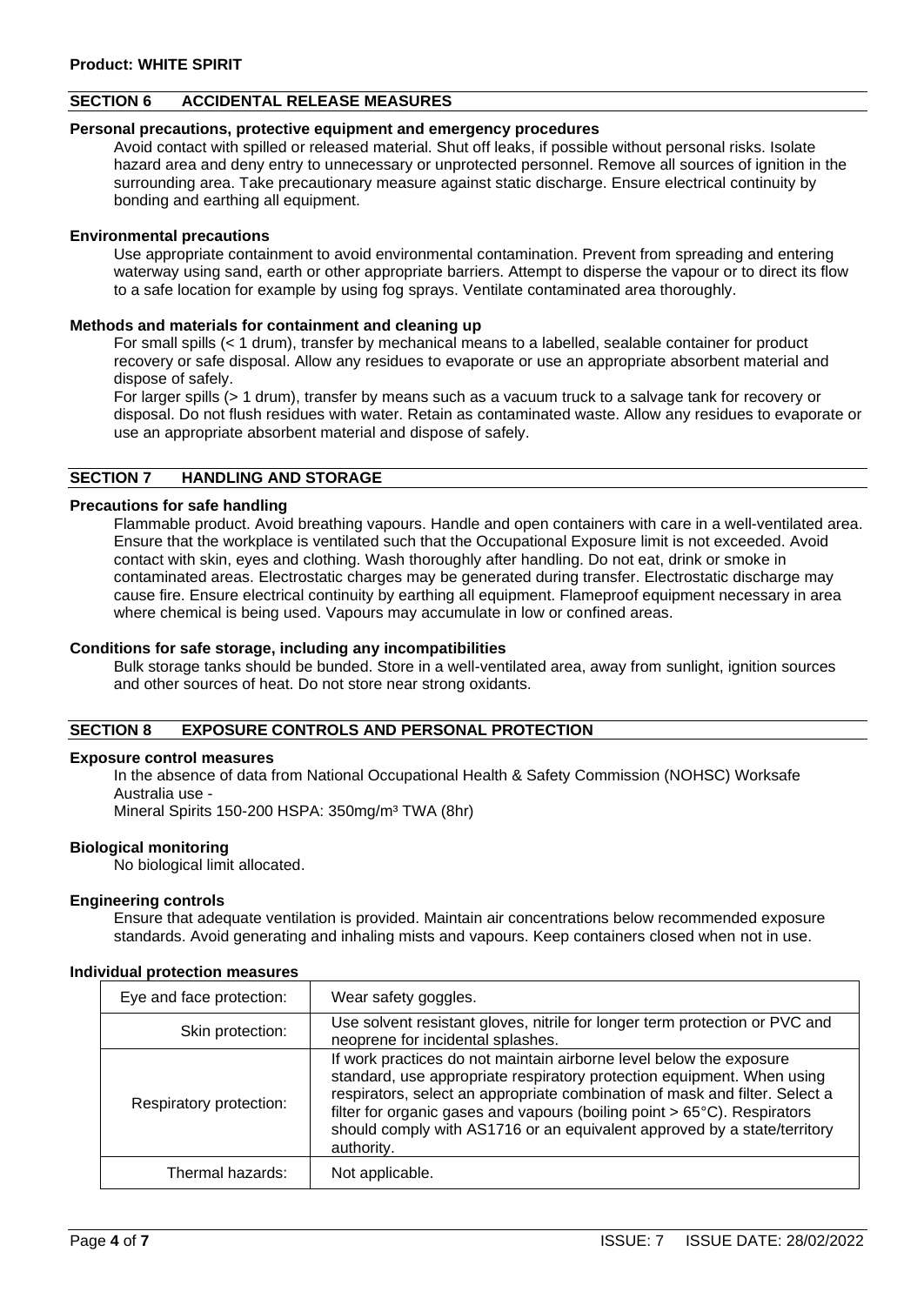| Appearance:                                                               | Colourless liquid        |
|---------------------------------------------------------------------------|--------------------------|
| Odour:                                                                    | Paraffinic               |
| Odour threshold (ppm):                                                    | Data not available       |
| pH:                                                                       | Data not available       |
| Melting point/freezing point (°C):                                        | Data not available       |
| Initial boiling point and boiling range (°C):                             | 149 - 194                |
| Flash point (°C):                                                         | 42 (Abel)                |
| Evaporation rate (Butyl acetate = $1$ ):                                  | Data not available       |
| Flammability:                                                             | Flammable                |
| Upper/lower flammability or explosive limits (%):                         | $0.7 - 6.5$              |
| Vapour pressure (kPa @ 20°C):                                             | Typical 0.37             |
| Vapour density (air = $1 \text{ } \textcircled{ } 15^{\circ} \text{C}$ ): | 4.35                     |
| Density (g/ml @ 15°C):                                                    | 0.78                     |
| Solubility (kg/m <sup>3</sup> ):                                          | Not miscible with water  |
| Partition coefficient: n-octanol/water:                                   | Data not available       |
| Auto-ignition temperature (°C):                                           | Typical 296 (ASTM E-659) |
| Decomposition temperature (°C):                                           | Data not available       |
| Kinematic viscosity (mm <sup>2</sup> /s @ 25°C):                          | Typical 1.08             |

# **SECTION 9 PHYSICAL AND CHEMICAL PROPERTIES**

# **SECTION 10 STABILITY AND REACTIVITY**

#### **Reactivity**

Stable under normal conditions of use.

#### **Chemical stability**

Stable under normal conditions of use.

#### **Possibility of hazardous reactions**

Stable under normal conditions of use.

#### **Conditions to avoid**

Avoid heat, sparks, open flames and other ignition sources.

## **Incompatible materials**

Strong oxidising agents.

#### **Hazardous decomposition products**

Thermal decomposition is highly dependent on conditions. A complex mixture of airborne solids, liquids, gases, including carbon monoxide, carbon dioxide and other organic compounds will be evolved when this material undergoes combustion or thermal or oxidative degradation.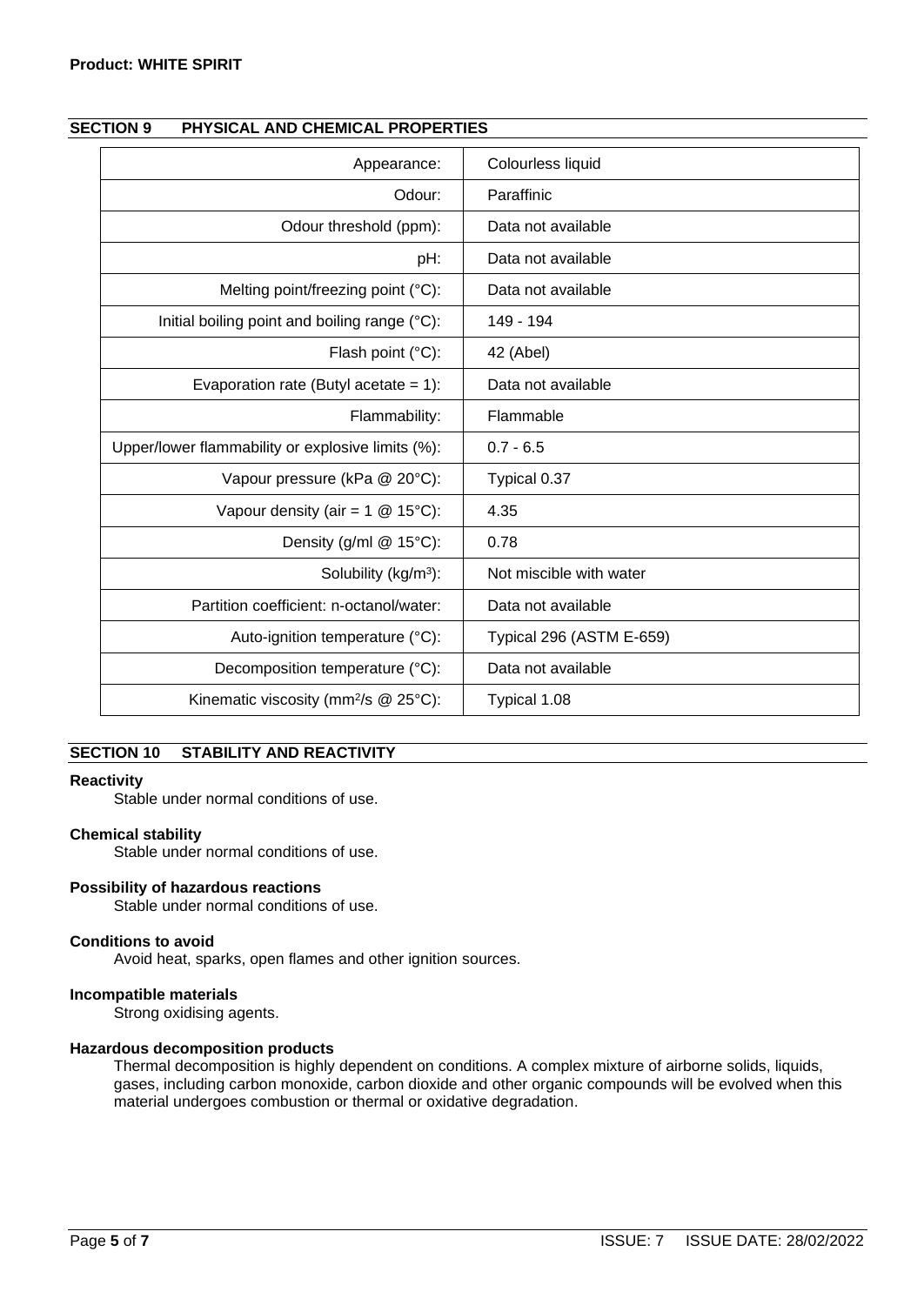## **Product: WHITE SPIRIT**

| Acute toxicity:                                                  | Expected to be of low toxicity -<br>LD50 Oral (rat) > 2000 mg/kg<br>LC50 Inhalation greater than near-saturated vapour concentration (rat,<br>4h)<br>LD50 Dermal (rabbit) > 2000 mg/kg                                                                                                                                 |
|------------------------------------------------------------------|------------------------------------------------------------------------------------------------------------------------------------------------------------------------------------------------------------------------------------------------------------------------------------------------------------------------|
| Skin corrosion/irritation:                                       | Irritant. Prolonged contact may cause defatting of skin which can lead to<br>dermatitis.                                                                                                                                                                                                                               |
| Serious eye<br>damage/irritation:                                | Mild irritant.                                                                                                                                                                                                                                                                                                         |
| Respiratory or skin<br>sensitisation:                            | Not expected to be a sensitiser.                                                                                                                                                                                                                                                                                       |
| Germ cell mutagenicity:                                          | Not expected to be mutagenic.                                                                                                                                                                                                                                                                                          |
| Carcinogenicity:                                                 | Not expected to be carcinogenic.                                                                                                                                                                                                                                                                                       |
| Reproductive toxicity:                                           | Not expected to impair fertility.                                                                                                                                                                                                                                                                                      |
| Specific Target Organ<br>Toxicity (STOT) -<br>single exposure:   | Inhalation of vapours or mists may cause irritation to the respiratory<br>system.                                                                                                                                                                                                                                      |
| Specific Target Organ<br>Toxicity (STOT) -<br>repeated exposure: | Central nervous system: repeated exposure affects the nervous system.<br>Effects seen at high doses only.<br>Auditory system: prolonged and repeated exposures to high<br>concentrations have resulted in hearing loss in rats. Solvent abuse and<br>noise interaction in the work environment may cause hearing loss. |
| Aspiration hazard:                                               | Aspiration into the lungs when swallowed or vomited may cause chemical<br>pneumonitis which can be fatal.                                                                                                                                                                                                              |

# **SECTION 11 TOXICOLOGICAL INFORMATION**

# **SECTION 12 ECOLOGICAL INFORMATION**

## **Ecotoxicity**

Acute toxicity:

| $Fish -$               | Expected to be harmful: $10 < LC/EC/IC50 < = 100$ mg/l |
|------------------------|--------------------------------------------------------|
| Aquatic invertebrate - | Expected to be harmful: $10 < LC/EC/IC50 < = 100$ mg/l |
| Algae –                | Expected to be harmful: $10 < LC/EC/IC50 < = 100$ mg/l |
| Microorganisms -       | Expected to be harmful: $10 < LC/EC/IC50 < = 100$ mg/l |

Chronic toxicity:

| $Fish -$               | Data not available |
|------------------------|--------------------|
| Aquatic invertebrate - | Data not available |
| $Algae -$              | Data not available |
| Microorganisms -       | Data not available |

# **Persistence and degradability**

Readily biodegradable. Oxidises by photo-chemical reactions in air.

## **Bioaccumulative potential**

Has the potential to bioaccumulate.

## **Mobility in soil**

Floats on water.